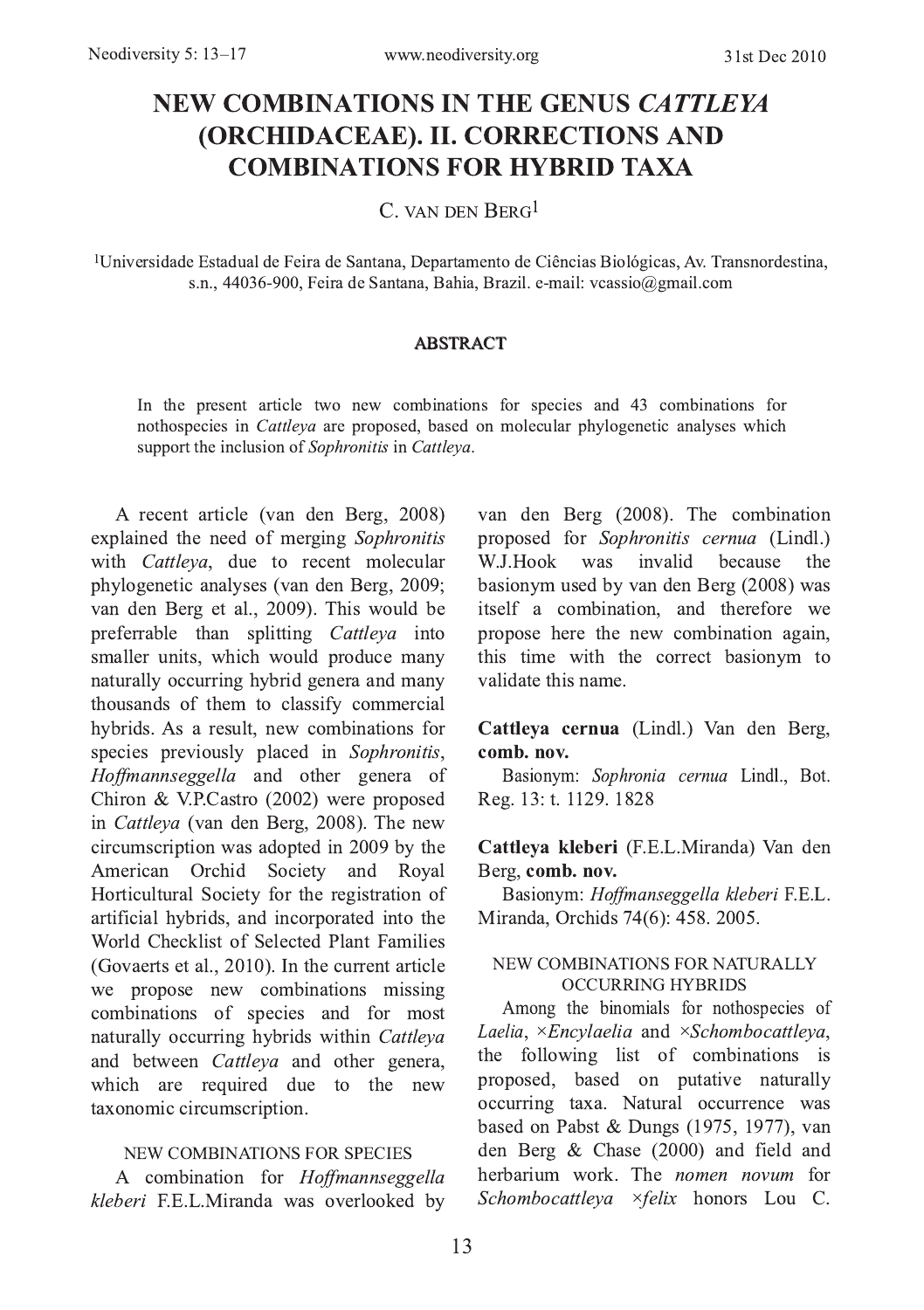Menezes for her contribution to the knowledge of natural hybrids in Cattleva.

Cattleva ×adrienne (Rolfe) Van den Berg. comb. nov.

Basionym: Laelia ×adrienne Rolfe, Orchid. Rev. 16: 31.1908.

Parentage: Cattleva pumila  $\times$ Cattleya jongheana

Cattleva ×albanensis (Rolfe) Van den Berg, comb. nov.

Basionym: ×Laeliocattleya ×albanensis Rolfe, Gard. Chron., ser. 3, 14: 584. 1893.

Cattleva silvana Pabst, Bradea 2(12): 68. 1976.

Parentage: Cattleya grandis  $\times$  Cattleya warneri

Cattleya ×amanda (Rchb.f.) Van den Berg, comb. nov.

Basionym: Laelia ×amanda Rchb.f., Gard. Chron., n.s., 18: 776. 1882.

Parentage: Cattleya lobata  $\times$  Cattleya intermedia

Cattleya ×binotii (Cogn.) Van den Berg, comb. nov.

Basionym: ×Laeliocattleva binotii Cogn... Gard. Chron., ser. 3, 28: 370, 1900.

Parentage: Cattleya pumila  $\times$  Cattleya bicolor

Cattleva ×britoi (K.G.Lacerda & V.P. Castro) Van den Berg, comb. nov.

Basionym: Hoffmannseggella ×britoi K.G. Lacerda & V.P.Castro, Richardiana 5(1): 20. 2005.

Parentage: Cattleya rupestris  $\times$  Cattleya mirandae

Cattleya ×caetensis (Pabst) Van den Berg, comb. nov.

Basionym: Laelia × caetensis Pabst, Bradea 2: 50.1975.

Parentage: Cattleya crispata × Cattleya rupestris

Cattleva ×carassana (Pabst) Van den Berg, comb. nov.

Basionym: Laelia ×carassana Pabst, Bradea 2: 22. 1975.

Parentage: Cattleva caulescens  $\times$ Cattleva longipes

Cattleya ×cattleyioides (A.Rich) Van den Berg, comb. nov.

Basionym: Laelia ×cattlevioides A. Rich.. Hort. Universel 5: 206, 1843.

Parentage: Cattleva loddigesii × Cattleva lundii

Cattleya ×cipoensis (Pabst) Van den Berg, comb. nov.

Basionym: Laelia ×cipoensis Pabst, Bradea 2: 14. 1975.

Parentage: Cattleya ghillanyi × Cattleya rupestris

Cattleva ×cristinae (F.E.LMiranda  $\mathcal{R}_{\mathcal{L}}$ K.G.Lacerda) Van den berg, comb. nov.

Basionym: Hoffmannseggella ×cristinae F.E.L.Miranda & K.G.Lacerda, Orchids 72: 853.2003.

Parentage: Cattleva briegeri × Cattleva rupestris

Cattleya ×cypheri (Rolfe) Van den Berg, comb. nov.

Basionym: ×Laeliocattleva ×cypheri Rolfe. Orchid Rev. 5: 313, 1897.

Parentage: Cattleya purpurata  $\times$  Cattleya forbesii

Cattleya ×ericoi (V.P.Castro) Van den Berg, comb. nov.

Basionym: × Hadrocattleya × ericoi V.P. Castro, Richardiana 9(1): 31, 2008.

Parentage: Cattleya warneri × Cattleya praestans

## Cattleya ×feldmanniana (F.E.L.Miranda &

K.G.Lacerda) Van den Berg, comb. nov. Basionym: Hoffmannseggella ×feldmaniana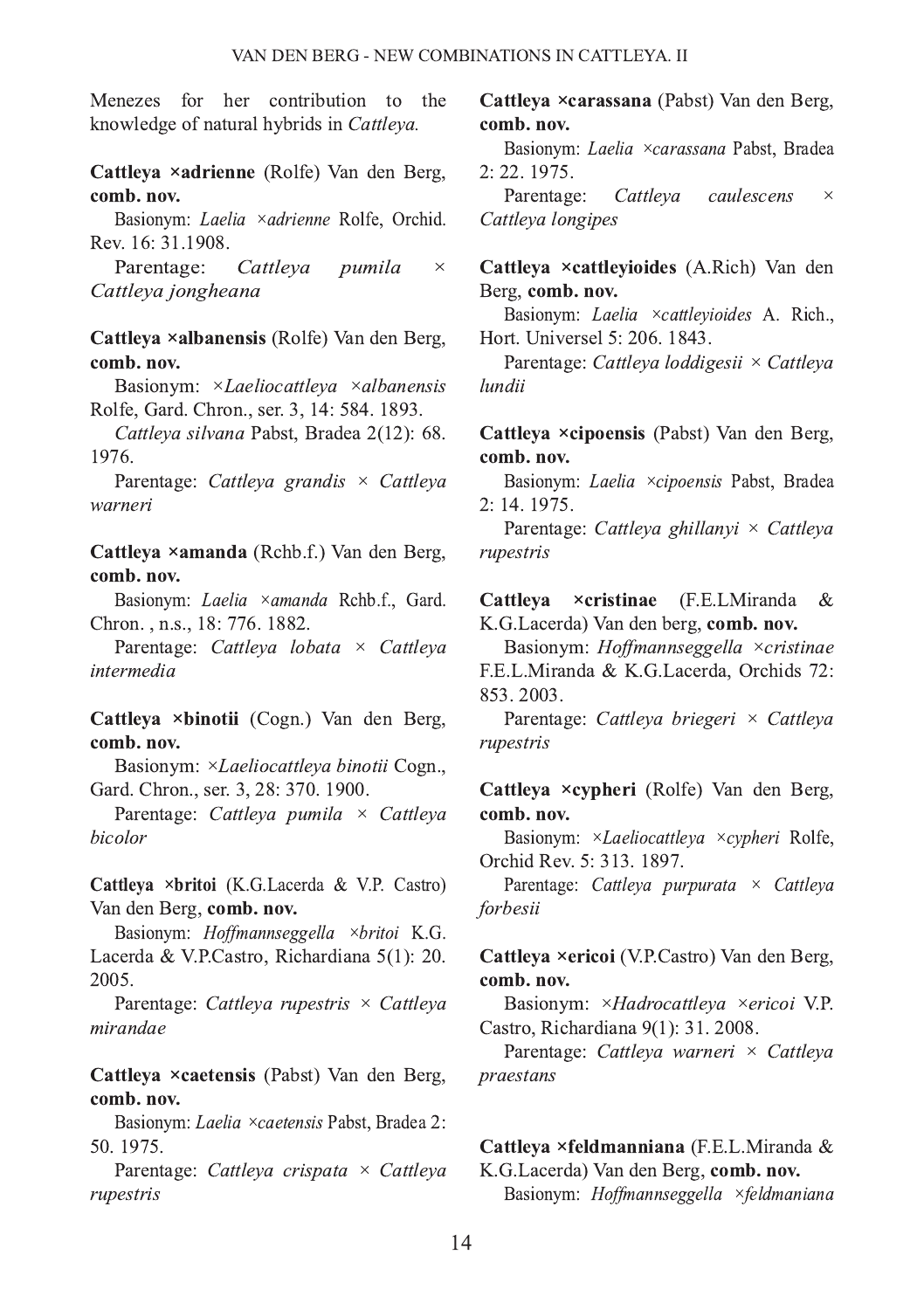F.E.L.Miranda & K.G.Lacerda, Orchids 72: 854.2003.

Parentage: Cattleva pabstii  $\times$  Cattleva endsfeldzii

#### Cattleva ×gehrard-santosii (Pabst) Van den Berg. comb. nov.

Basionym: Laelia ×gehrard-santosii Pabst, Bradea 2: 16, 1975.

Parentage: Cattleya harpophylla  $\times$ Cattleva neokautskvi

Cattleva ×gottoiana (Rolfe) Van den Berg, comb. nov.

Basionym: ×Laeliocattleya gottoiana Rolfe, Gard. Chron., ser. 3, 18: 467, 1895.

Parentage: Cattleva tenebrosa × Cattleva warneri

Cattleya ×heitoriana (Campacci) Van den Berg, comb. nov.

Basionym: Hoffmannseggella  $\times$ *heitoriana* Campacci, Colet. Orquid. Bras. 5: 162. 2007.

Parentage: Cattleya itambana × Cattleya *ohillanvi* 

Cattleya ×itabiritensis (K.G.Lacerda) Van den Berg, comb. nov.

Basionym: Hoffmannseggella ×itabiritensis K.G.Lacerda, Richardiana 6(2): 63. 2006.

Parentage: Cattleva fournieri × Cattleva caulescens

Cattleya ×jetibaensis (V.P.Castro & G.F. Carr) Van den Berg, comb. nov.

Basionym: × Hadrodungsia × ietibaensis V.P.Castro & G.F.Carr. Richardiana 8(4): 194.2008.

Parentage: Cattleva harpophylla  $\times$ Cattleya wittigiana

Cattleya ×lambari (Pabst) Van den Berg, comb. nov.

Basionym: ×Laeliocattleya ×lambari Pabst, Bradea 2(4): 14. 1975.

Parentage: Cattleya crispata × Cattleya loddigesii

Cattleva ×lilacina (F.A.Philbrick ex H.J. Veitch) Van den Berg, comb. nov.

Basionym: *Laelia ×lilacina* Philbrick ex H.J.Veitch, Man. Orch. Pl. 2: 89. 1887

Parentage: Cattleya crispa × Cattleya perrini

Cattleva ×mucugensis (F.E.L.Miranda) Van den Berg. comb. nov.

Basionym: Laelia ×mucugensis F.E.L. Miranda, Bradea 6: 159, 1993.

Parentage: Cattleva luetzelburgii  $\times$ Cattleva pfisteri

#### Cattleya ×neocalimaniana Van den Berg, nom. nov.

Basionym: × Hadrocattleva  $\times$ calimaniana V.P. Castro & K.G.Lacerda, Richardiana  $5(2): 98.2005.$ 

Parentage: Cattleya grandis  $\times$  Cattleya amethystoglossa

#### Cattleva ×neocalimaniorum Van den Berg. nom. nov.

Basionym: *Hadrolaelia ×calimaniorum* K.G. Lacerda & V.P.Castro, Richardiana 5(4): 198.2005.

Parentage: Cattleva praestans × Cattleva xanthina

#### Cattleya ×neoreginae Van den Berg, nom. nov.

Basionym: ×*Laeliocattleva ×reginae* Pabst, Bradea 2: 280. 1978.

Parentage: Cattleya sincorana × Cattleya elongata

### Cattleva ×neoschilleriana Van den Berg. nom. nov.

Basionym: Laelia ×schilleriana Rchb.f., Allg. Gartenz. 23: 323. 1855.

Parentage: Cattleya purpurata  $\times$ Cattleva intermedia

Cattleva ×occhioniana (Brade) Van den Berg, comb. nov.

Basionym: × *Laeliocattleva*  $\times$ occhioniana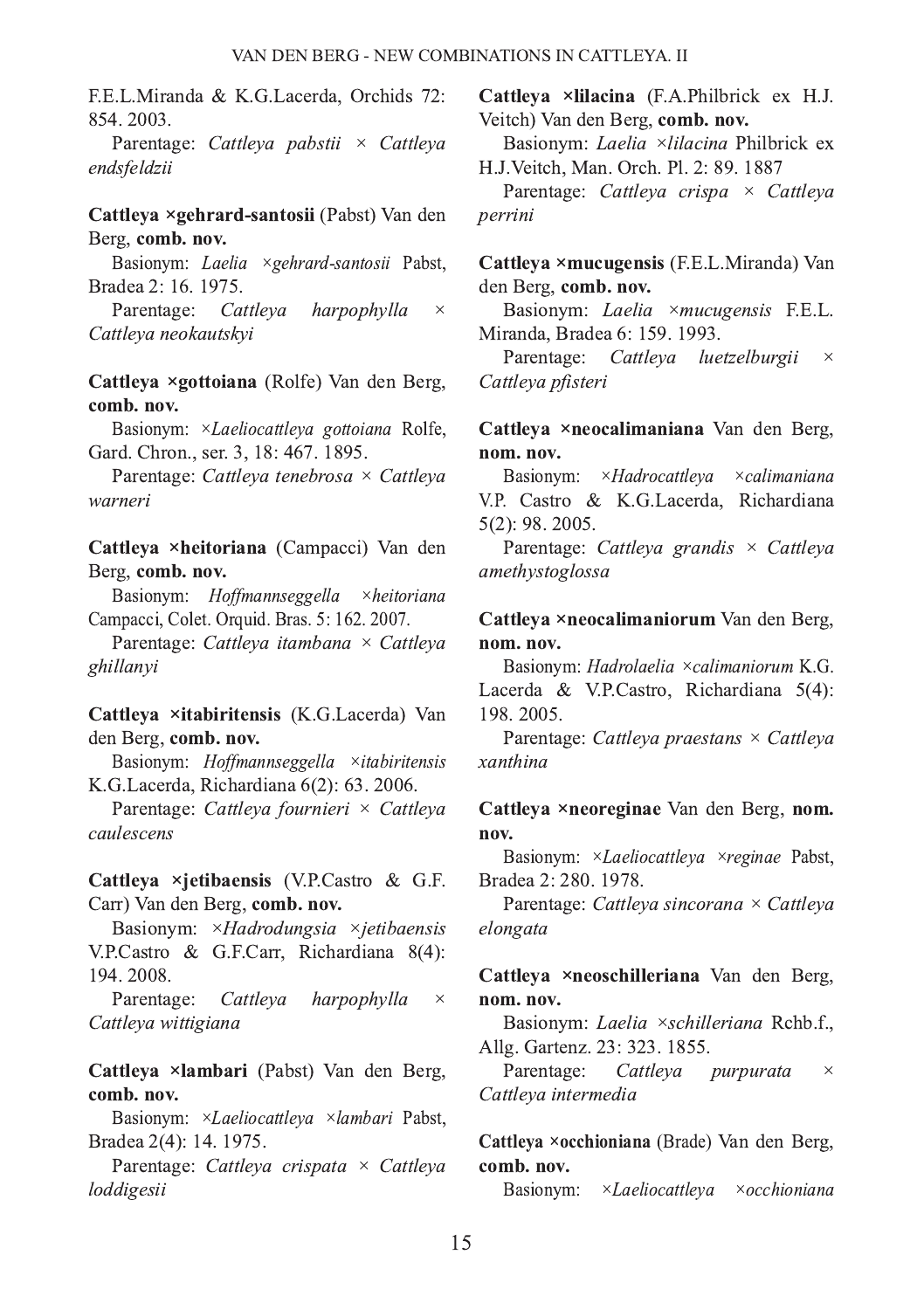Brade, Orquídea 6: 133, 1944.

Parentage: Cattleya perrinii × Cattleya harrisoniana

Cattleva ×porphyritis (Rchb.f.) Van den Berg. comb. nov.

Basionym: Laelia ×porphyritis Rchb.f., Gard. Chron., n.s., 25: 72, 1886.

Parentage: Cattleva pumila × Cattleva dormaniana

Cattleva  $\times$ raganii (F.E.L.Miranda  $\&$ K.G.Lacerda) Van den Berg, comb. nov.

Basionym: Hoffmannseggella ×raganii F.E.L. Miranda & K.G.Lacerda, Orchids 72(11): 856.2003.

Parentage: Cattleya rupestris  $\times$  Cattleya *bradei* 

Cattleva ×rigbvana (Pabst) Van den Berg, comb. nov.

Basionym: ×Laeliocattleya ×rigbyana Pabst, Orchid. Rev. 83: 212. 1975.

Parentage: Cattleya pumila × Cattleya schilleriana

Cattleva ×sgarbii (Ruschi) Van den Berg, comb. nov.

Basionym: ×*Laeliocattleva ×sgarbii* Ruschi. Orquídea(Brasil) 12: 48. 1950.

Parentage: Cattleva pumila  $\times$  Cattleva warneri

Cattleya ×verelii (Rolfe) Van den Berg, comb. nov.

Basionym: ×Laeliocattleya ×verelii Rolfe, Orchid Rev. 7: 340, 1899.

Parentage: Cattleya lobata × Cattleya forbesii

Cattleya ×wyattiana (Rchb.f.) Van den Berg, comb. nov.

Basionym: Laelia ×wyattiana Rchb.f., Gard. Chron., n.s., 20: 426. 1883.

Parentage: Cattleya lobata  $\times$  Cattleya crispa

Cattleva ×zaslawskiana (Chiron & V.P. Castro) Van den Berg, comb. nov.

Basionym: *Hoffmannseggella ×zaslawskiana* Chiron & V.P.Castro, Richardiana 5(2): 63. 2005.

Parentage: Cattleva briegeri × Cattleva rupestris

Cattleya ×zaslawskii (L.C.Men.) Van den Berg, comb. nov.

Basionym: Laelia ×zaslawskii L.C.Men., Orchidee (Hamburg) 47: 259, 1996.

Parentage: Cattleya praestans  $\times$  Cattleya harpophylla

×Catyclia×intermedia (F.E.L.Miranda) Van den Berg, comb. nov.

Basionym: ×Encylaelia ×intermedia F.E.L. Miranda, Albertoa 3: 94, 1991.

Parentage: Encyclia seidelii × Cattleya rupestris

 $\times$ Laeliocattleva  $\times$ calimaniana (L.C.Menezes) Van den Berg. comb. nov.

Basionym: ×Schombocattleya ×calimaniana L.C.Men., Orguidário 16: 60, 2002.

Parentage: Laelia gloriosa × Cattleya guttata

×Laeliocattleya ×menezesiana Van den Berg, comb. nov.

Basionym: ×Schombocattleya ×felix L.C. Menezes, Bol. CAOB 34: 128. 1998.

Parentage: Laelia gloriosa × Cattleya walkeriana

×Laeliocattleva ×micheliniana (Campacci) Van den Berg, comb. nov.

Basionym: ×Schombocattleya ×micheliniana Campacci, Bol. CAOB 55: 92. 2004.

Parentage: Laelia fimbriata × Cattleya amethystoglossa

#### **ACKNOWLEDGEMENTS**

The author is grateful to Julian M.H. Shaw for useful comments to the original manuscript.